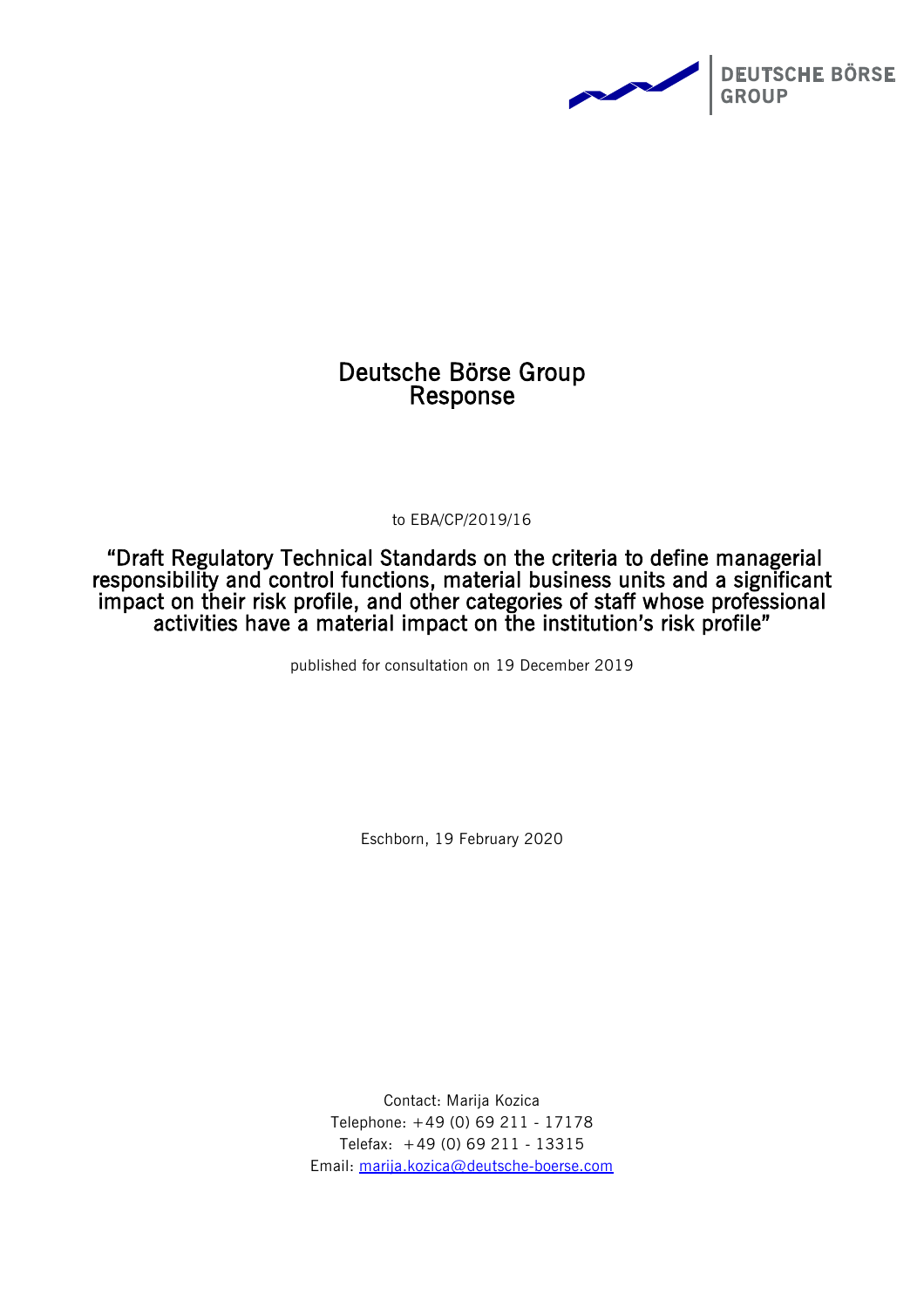## A. Introduction

Deutsche Börse Group ("DBG") welcomes the opportunity to comment on EBA's consultation paper "Draft Regulatory Technical Standards on the criteria to define managerial responsibility and control functions, material business units and a significant impact on their risk profile, and other categories of staff whose professional activities have a material impact on the institution's risk profile" – EBA/CP/2019/16 - issued on 19 December 2019 (in the following referred to as "Draft RTS").

DBG is operating in the area of financial markets along the complete chain of trading, clearing, settlement and custody for securities, derivatives and other financial instruments and as such as a provider of regulated Financial Market Infrastructures ("FMI").

Within DBG, according to applicable national law, the following four legal entities are in scope of the specific requirements on remuneration (such as the identification of Risk Takers) stipulated in the European Capital Requirements Directive ("CRD") respectively the European Capital Requirements Regulation ("CRR"): Eurex Clearing AG ("ECAG"), located in Germany, classifies as credit institution and one is of the leading European Central Counterparties ("CCP"), Clearstream Holding AG ("CH"), located in Germany and acting as pure financial holding company for the credit institutions and the (I)CSDs Clearstream Banking AG ("CBF"), located in Germany, and Clearstream Banking S.A. ("CBL"), located in Luxembourg. Clearstream Group with CH as superordinate company is supervised on a consolidated level as a financial holding group.

However, all group entities in scope of CRD/CRR are offering limited banking activities ancillary to their function as FMI. In order to operate as a FMI and in line with the dedicated regulatory framework (e.g. EMIR or CSDR) as well as generally recognised business practices, the business model of DBG entities is risk averse, does not include a trading book / proprietary trading, allows loan business in general only in connection with settlement, clearing and custody activities for very short periods and on a collateralised basis. The business risk is in turn not driven by the volatile balance sheet volumes being mainly comprised of cash collateral and cash deposits to fulfil payment obligation within a recognised securities settlement system but by operational risk which is governed by highly automated processes and proper risk policies given single individuals only limited – if at all – room to take risk.

This document at hand contains in Part B our general comments on the Draft RTS, while Part C contains our responses to the questions raised in the consultative document.

## B. General comments

The principle of proportionality is being stipulated throughout the CRD and CRR and was further strengthened with the revised banking package by, among others, introducing terms of "small and non-complex institution" (point 145 of Article 4 CRR) and "large institution" (point 146 of Article 4 CRR). Recital (3) of the Draft RTS refers to the principle of proportionality, which should also be applied to the identification of staff whose professional activities have a material impact on the institution's risk profile.

While we generally consider the introduction of binding minimum criteria for identifying relevant staff as reasonable, we are of the opinion that selected aspects of the Draft RTS do not relate to the institution's size, internal organization, nature, and complexity of its activities. Particularly the definition of managerial responsibility as outlined in Article 2 as well as the qualitative criteria defined in Article 6 paragraph 1 of the Draft RTS are too broad, leading most likely to a considerable increase in identified staff, irrespective of the persons' actual impact on the institution's risk profile. The already extensive definition of managerial responsibilities, including staff members *reporting* to accountable heads of business units or control functions (Article 2 lit. b of the Draft RTS) is leveraged further by Article 6 paragraph 1, containing areas and activities generally not considered having a material impact on the institution's risk profile. To name just one example,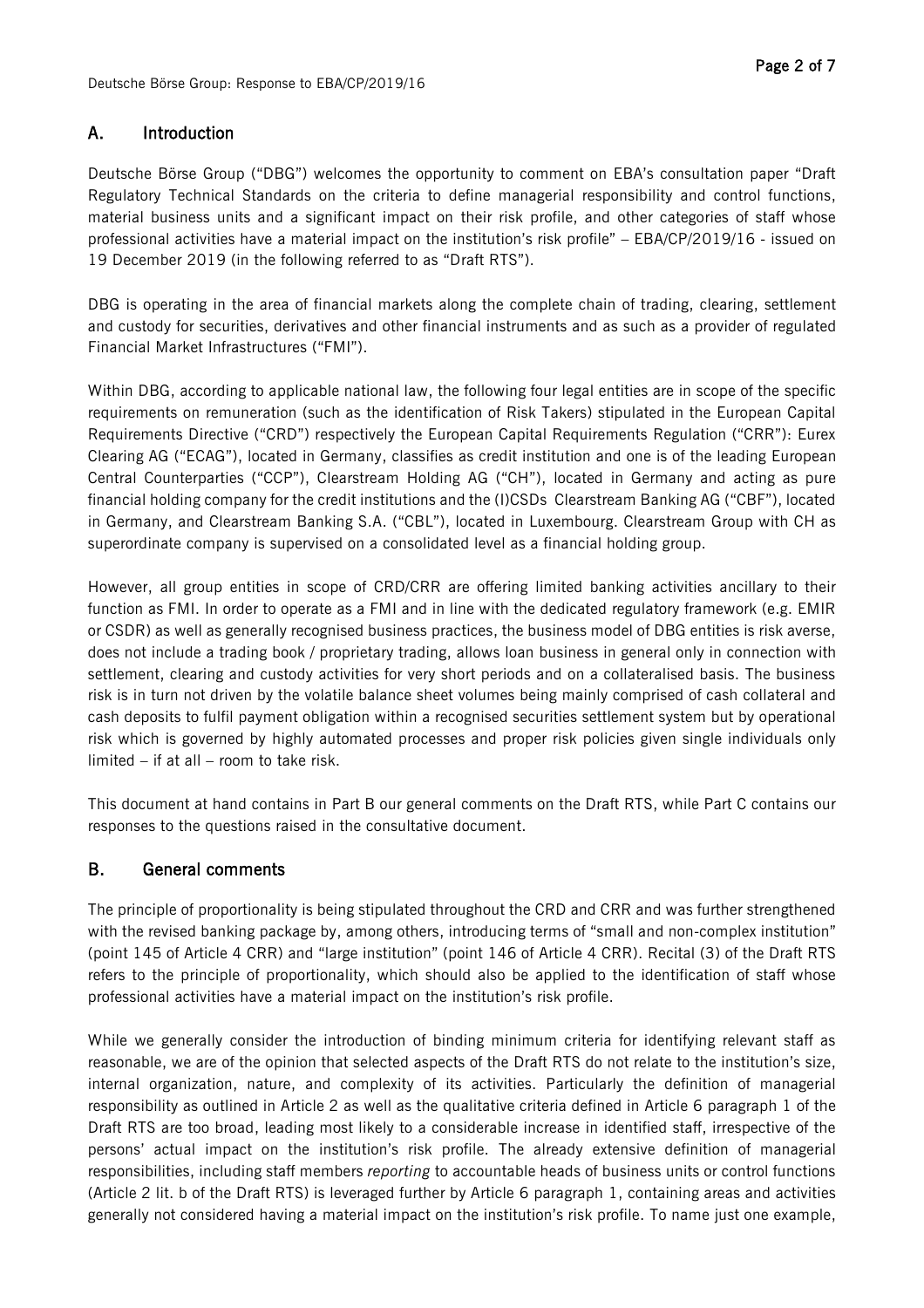Deutsche Börse Group: Response to EBA/CP/2019/16

performance of economic analyses (Article 6 paragraph 1 lit. d ibidem) do not impact the institutions risk profile as such, as they should constitute an objective assessment. In contrast to this, decisions by accountable staff members or senior management, based on such economic analyses might have a material impact on the institution's risk profile.

While we consider a clear limitation to staff members directly accountable towards the management for defining managerial responsibilities as the most appropriate approach to clearly, comprehensively and consistently identify staff having a material impact on the institution's risk profile, we encourage EBA to consider the possibility to exclude specific institutions from applying selected criteria when proved reasonable. Particularly small and non-complex institutions should have the opportunity to request a derogation from the criteria of Article 2 lit. b in conjunction with Article 6 paragraph 1 of the Draft RTS, when the institution can prove that the respective criteria do not fit the institution's size, internal organization, nature, and complexity and are not suitable to identify the respective staff having material impact on the institution's risk profile.

In order to determine identified staff comprehensively and ensure consistency across institutions and supervisory practice, further clarification on selected points is demanded and outlined in greater detail in the following.

## C. Responses to the question for consultation

 $\triangleright$  Question 1: Are the subject matter, scope and level of application within Article 1 appropriate and sufficiently clear?

The Draft RTS amend Directive (EU) 2019/878 of the European Parliament and of the Council of 20 May 2019 amending Directive 2013/36/EU as regards exempted entities, financial holding companies, mixed financial holding companies, remuneration, supervisory measures and powers and capital conservation measures (in the following referred to as "CRD V") with regard to the definition of managerial responsibility, control function, material business units and Risk Takers. Article 92 paragraph 3 of CRD V already outlines categories of the staff who shall be identified as Risk Taker. This includes members of the management body and senior management, staff members with managerial responsibility over the institution's control functions or material business units as well as staff members entitled to significant remuneration and having significant impact on a material business unit's risk profile. The future RTS would gain in clarity of expression if the identification criteria set out in Article 92 paragraph 3 of CRD V were also included in the text of the Draft RTS. This would enhance transparency, avoid cross-checking two sub-sets of criteria (CRD V and RTS) and would result in one single exhaustive list of criteria in one single document, like the RTS currently in force.

The Draft RTS do not mention the (expected) date of application. We assume that the Draft RTS would first apply as of performance year 2021 for the identification of 2021 Risk Takers. Vice versa we assume that the Draft RTS will not apply for performance year 2020 firstly to avoid the application of two different sets of criteria for the identification of Risk Takers in one performance year and secondly to ensure that staff members who would be identified according to the new set of criteria may be informed on their identification at the beginning of the performance year. It is highly recommended that the effectiveness date of the new RTS is analogous to the application date of CRD V to ensure consistency and to avoid management challenges.

Regarding Article 1 paragraph 2 in conjunction with Article 7 paragraph 1 lit. b of the Draft RTS concerning the identification of the 0.3% highest earners, it is our understanding that this criterion is only applied on individual level, i.e. on the level of the institution performing the process to identify Risk Takers. In this respect, this criterion would neither be applicable on a consolidating group level nor to subsidiaries of the institution. It would be appreciated if EBA clarifies this understanding.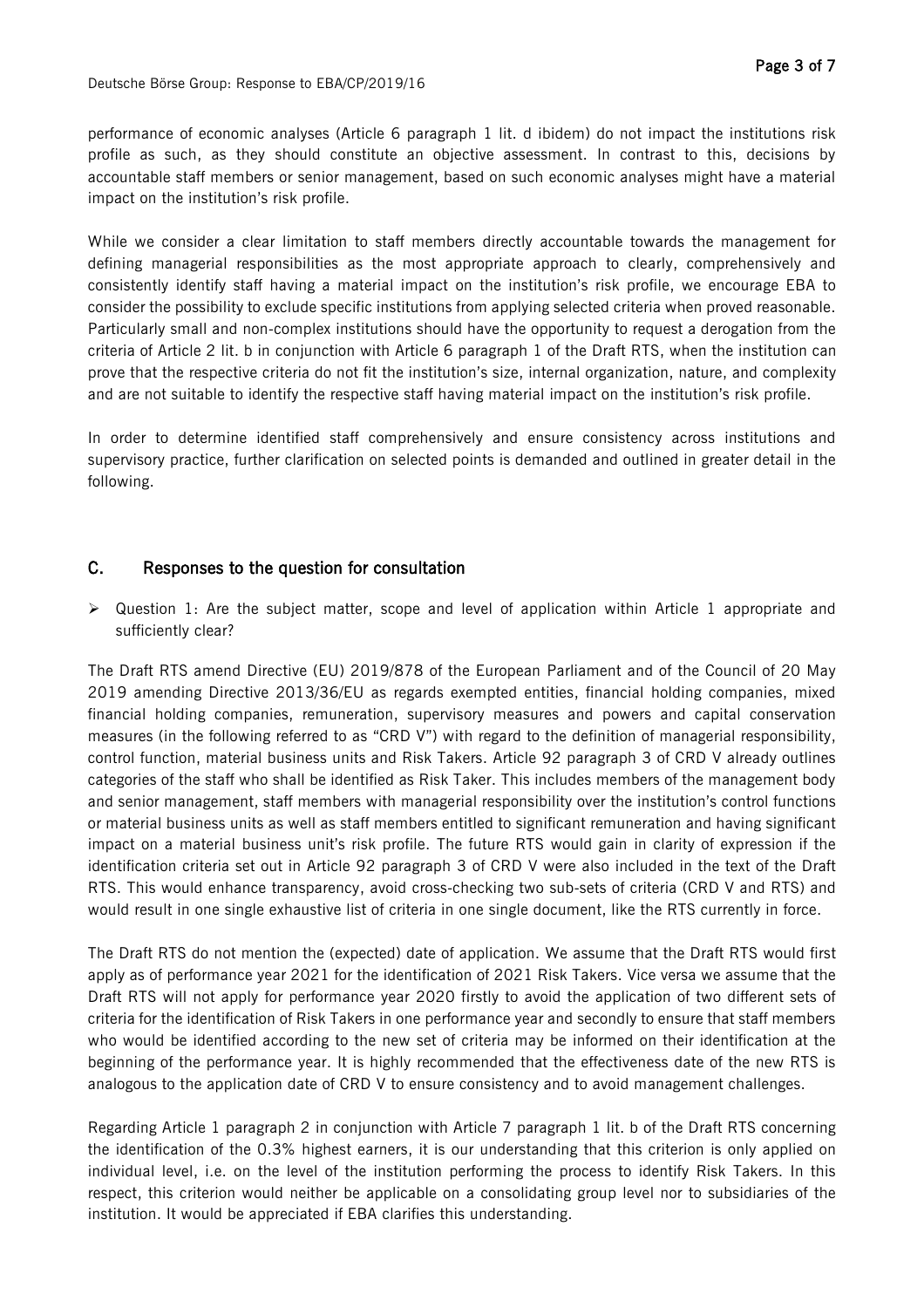Regarding Article 1 paragraph 2 in conjunction with Article 7 paragraph 1 lit. a of the Draft RTS concerning the identification of staff members with a total remuneration of minimum EUR 750,000 in the preceding financial year it is understood that this criterion shall be applied both on individual (institution) level and on consolidated (group) level. On individual institution level, it is our understanding that in case a staff is employed by another legal entity (no institution) in the same consolidation scope and renders services to the institution performing the process on the identification of Risk Takers, this criterion is not applicable. Furthermore, in case a staff member receives remuneration from several legal entities within the same consolidation scope, only the remuneration awarded by the institution performing the process on the identification of Risk Takers calculated on a full-time equivalent basis is relevant for the application of this criterion. However, when applying Article 7 paragraph 1 lit. a on group level, all remuneration awarded to staff by all legal entities within the group's consolidation scope shall be considered. It would be appreciated if EBA clarifies this understanding.

 $\triangleright$  Question 2: Are the definitions within Article 2, 3 and 4 appropriate and sufficiently clear?

To our view the definition of managerial responsibility (cf. Article 2 of the Draft RTS) is too broad and not sufficiently transparent due to the lack of reference to decision making power, duties and authorities of the staff member in relation to the institution's risk profile. In practice this definition might extend the amount of identified Risk Takers inappropriately compared to the status quo as non-executive employees (e.g. team leaders with tasks coordinating responsibilities but without any authorities for approving/vetoing budgets or for legally representing the company externally) as well as general coordination functions (e.g. head of project offices) might be identified solely due to their reporting line to the management body (n-1 reporting line) respectively to the management level below the management body (n-2 reporting line). According to the assigned authorities and duties, the professional activities of these functions are in general not considered to have a material impact on the institution's risk profile. It would be appreciated if EBA specifies the definition of managerial responsibility, clarifying that the above-mentioned cases do not fall in scope of Article 2 of the Draft RTS.

Concerning the definition of control functions stipulated in Article 3 of the Draft RTS in conjunction with Article 92 paragraph 3 lit. b of CRD V, it is not sufficiently clear to whom the control functions shall provide the objective assessment of the risks, reporting or assurance. The RTS currently in force (in particular Article 3 paragraph 4 of the RTS currently in force) are more precise in that aspect outlining that staff members, who are accountable and responsible towards the management body for compliance, internal audit and risk controlling, shall be identified. Furthermore, it is not sufficiently clear which other control functions except of risk management, internal audit and compliance shall be identified under this criterion as no further definition is provided in the RTS. Therefore, and in line with the RTS currently in force, it is proposed to focus this identification criteria solely on the staff members accountable and responsible towards the management board for risk management (in the sense of the 2nd line of defence), internal audit and compliance.

Concerning the definition of material business units, there are no further comments.

 $\triangleright$  Question 3: Are the qualitative criteria within Article 6 appropriate and sufficiently clear? Having in mind that the qualitative criteria are comparable to the ones includes in the RTS currently in force, respondents are asked to focus on the amended criteria within points 1 and 6.

In practice, the application of Article 6 paragraph 1 of the Draft RTS in conjunction with the definition of managerial responsibility stipulated in Article 2 of the Draft RTS would lead to a significant increase in the number of identified Risk Takers in comparison to the RTS currently in force, as not only the heads of the named functions (n-1) but also their direct reports (n- 2) would be identified. Particularly within functions actually considered being support functions, such as taxation or finance, the application of this criterion leads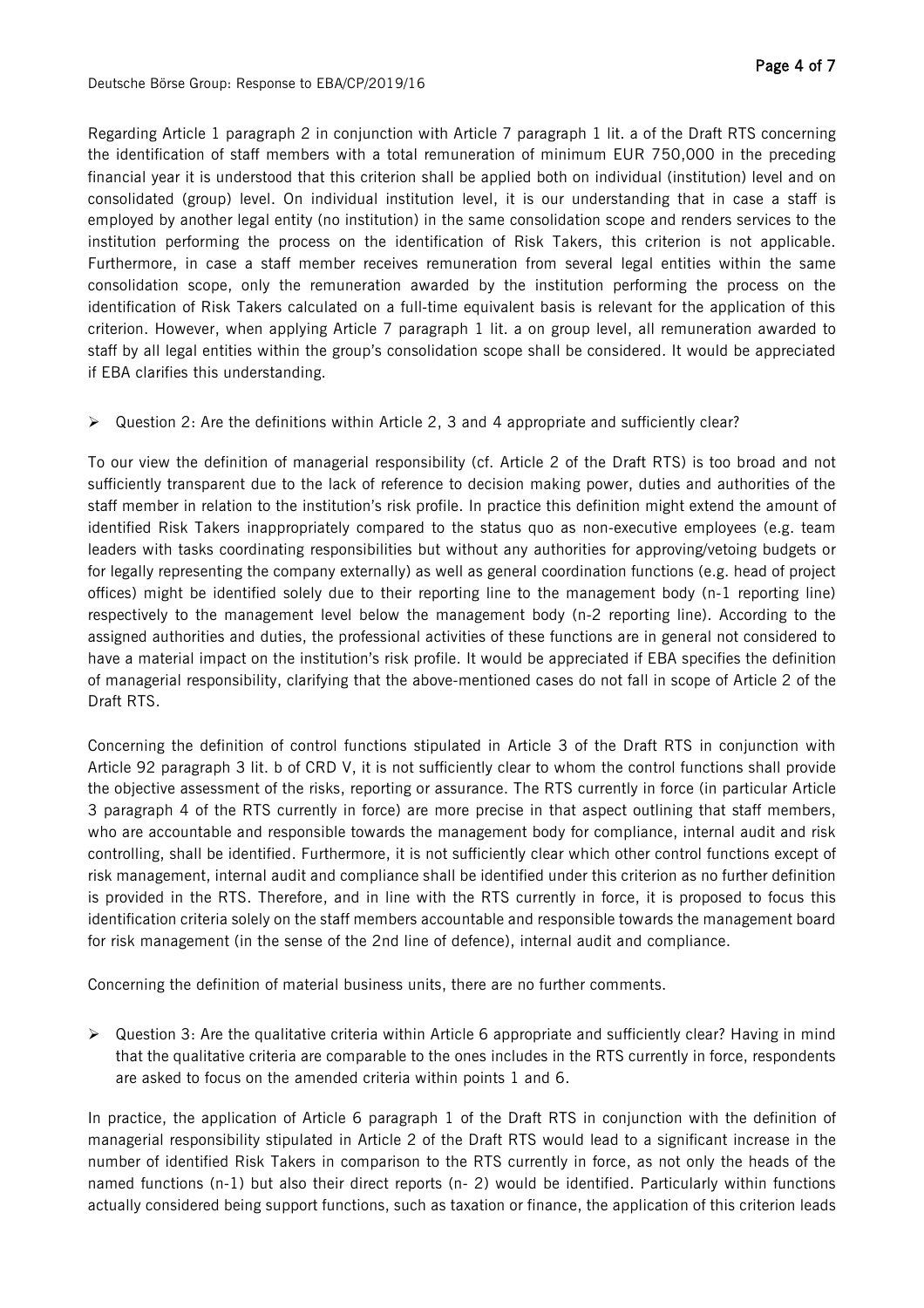to a significant increase of Risk Takers covering also employees who are not ultimately responsible for those function. Compromising such staff members as identified staff would increase the operational burden without creating corresponding benefits in the management of underlying risk. Considering the general intention of the criteria, that those staff members whose professional activities in a certain function have a material and ultimate impact on the institution's risk profile, shall be identified irrespective of their organizational allocation or management level and considering the RTS currently in force, it is proposed to refine Article 6 paragraph 1 of the Draft RTS either in "the staff member is directly accountable towards the management body (…)" or in "the staff heads a function responsible for (…)".

While we consider a clear limitation to staff members directly accountable towards the management for defining managerial responsibilities as the most appropriate approach to clearly, comprehensively and consistently identify staff having a material impact on the institution's risk profile, we encourage EBA to consider the possibility to exclude specific institutions from applying selected criteria when proved reasonable. Particularly small and non-complex institutions should have the opportunity to request a derogation from the criteria of Article 2 lit. b in conjunction with Article 6 paragraph 1 of the Draft RTS, when the institution can prove that the respective criteria do not fit the institution's size, internal organization, nature, and complexity and are not suitable to identify the respective staff's material impact on the institution's risk profile.

Article 6 paragraph 1 lit. b refers to the staff member with managerial responsibility for "the adequacy and appropriateness of accounting procedures", while the RTS currently in force refer to the "head of finance including (…) budgeting". It shall be noted that in practice budgeting is rather allocated to the controlling department, while accounting might rather refer to a different department which is responsible for accounting procedures in line with legal requirements (such as IFRS). Therefore, it is proposed to provide further clarification which function shall be identified.

Referring to Article 6 paragraph 1 lit. h ("the staff member has managerial responsibility for providing information technology or security"), we would like to highlight further that, depending on the organizational structure of the institution, the responsibilities for information technology and information security might be allocated to different staff members and not assigned to one individual staff member. Article 3 paragraph 9 of the RTS currently in force solely foresee the identification of the staff member responsible for information technology. It would be appreciated if EBA clarifies which IT function(s) shall be covered by this criterion.

Furthermore, it is not sufficiently clear which person is to be identified under Article 6 paragraph 1 lit. i ("the staff member has managerial responsibility for managing outsourcing arrangement of critical or important functions"). Does this criterion refer to the designated outsourcing coordinator who is responsible for ensuring the setup of a comprehensive outsourcing framework in line with regulatory requirements and for regular reporting to the management body?

We would like to highlight that in practice the responsibility to manage outsourcing arrangements (including outsourcing arrangements of critical or important functions) is spread across multiple members of staff, including such without any decision-making power but deep knowledge on the respective function being outsourced. Often, each (critical or important) outsourcing arrangement is management by a dedicated, so called, business owner, while the outsourcing framework is operated by so called outsourcing coordinators. Typically, both roles are not equipped with comprehensive decision-making power. As outsourcing of different functions, including intra-group outsourcing, is generally increasing while the definition of critical or important functions is interpreted increasingly conservative, identification of all business owners of outsourcing arrangements of critical or important functions would considerably increase the number of identified staff, notwithstanding that business owner generally have no impact on the institutions risk profile. We seek further clarification by EBA on how to apply this criterion considering the unintended effects outlined above.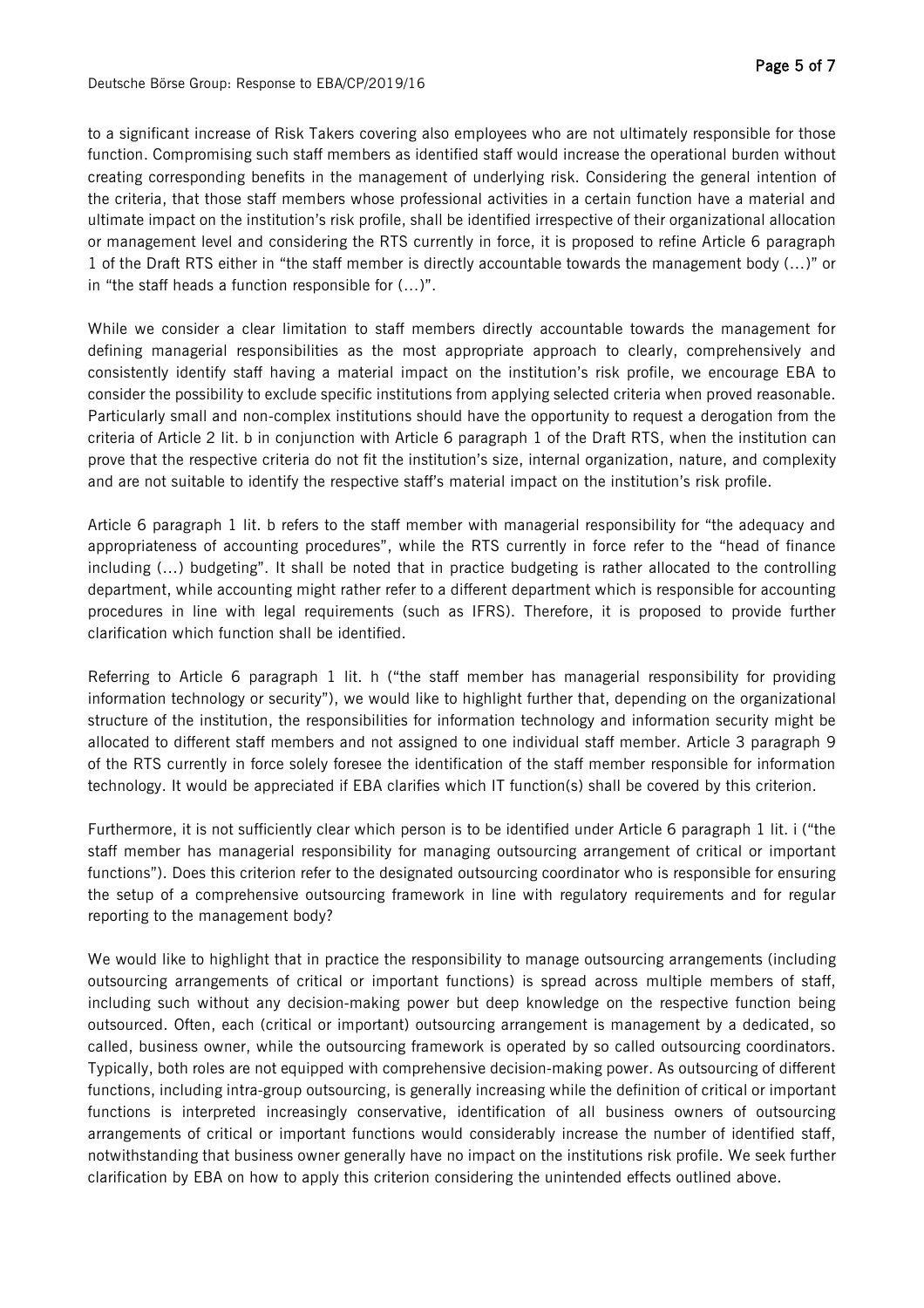Concerning the qualitative criteria Article 6 paragraphs 2 to 6, there are no further comments.

 $\triangleright$  Question 5: Are the provisions within Article 7 appropriate and sufficiently clear?

Article 7 paragraph 1 of the Draft RTS states "[…] members of staff shall be deemed to have *an impact* on an institutions risk profile […]". In contrast to Article 7 paragraph 1 targeting the identification of staff having an *impact* on the institutions risk profile, Article 92 CRD focuses on the identification of staff whose professional activities have a *material* impact on the institution's risk profile. We assume that Article 7 paragraph 1 of the Draft RTS is meant to target identification of staff having a *material impact* on the institution's risk profile instead of just *impact*. We ask EBA to amend the wording of Article 7 paragraph 1 of the Draft RTS to target material impact or provide further clarification on the applicability of Article 7 for identifying staff having no material impact on the institutions risk profile.

Moreover, as already outlined as part of our answer to question no. 1, we seek further clarification on the application of Article 7 paragraph 1 lit a and b of the Draft RTS on consolidated vs. legal entity level (please refer to our answer to question no.1).

 $\triangleright$  Question 6: Are the provisions within Article 8 appropriate and sufficiently clear?

For the calculation of the remuneration threshold according to Article 93 paragraph 3 lit. c point (i) of CRD IV, institutions should take into account the average total remuneration of all members of the management body (in its management and supervisory function) as well as of the senior management (cf. Article 8 paragraph 1 of the Draft RTS). To our understanding this requirement refers to companies with a one-tier structure. Conversely, in Germany the two-tier structure with a clear separation of responsibilities between the Executive Board (similar to the management body in its management function) and the Supervisory Board (similar to the management body in its supervisory function) is prevailing. In practice, Supervisory Board members generally do not receive performance-related remuneration, but attendance fee for the participation at committee meetings, or they do not receive any compensation at all for their Supervisory Board mandate as they are employed by another legal entity within the group. This generally also applies to staff representatives, who receive, if any, an attendance fee for their mandate, while the fixed and variable remuneration they receive from the institution is generally not related to their Supervisory Board mandate.

Considering this practice and the two-tier structure for institutions located in Germany, it is our understanding that Supervisory Board members who do not receive fixed or variable remuneration for their mandate, but (if any) an attendance fee, shall not be considered in the calculation of the remuneration threshold. It would be appreciated if EBA provides clarification on this aspect.

 $\triangleright$  Question7: Considering that the RTS will apply to all credit institutions, are there specific provisions within the RTS that would not be appropriate to be applied to small and noncomplex institutions and should be replaced by different provisions? Where this is the case, respondents are provided to make concrete examples of issues created and alternative approaches that would ensure that all staff whose professional activities have a material impact on the risk profile of the institution are identified.

While we generally consider the introduction of binding minimum criteria for identifying relevant staff as reasonable, we are of the opinion that selected aspects of the Draft RTS do not relate to the institution's size, internal organization, nature, and complexity of its activities. Particularly the definition of managerial responsibility as outlined in Article 2 as well as the qualitative criteria defined in Article 6 paragraph 1 of the Draft RTS are too broad, leading most likely to a considerable increase in identified staff, irrespective of the persons' actual impact on the institution's risk profile. This will affect particularly small and non-complex institutions excessively. The already extensive definition of managerial responsibilities, including staff